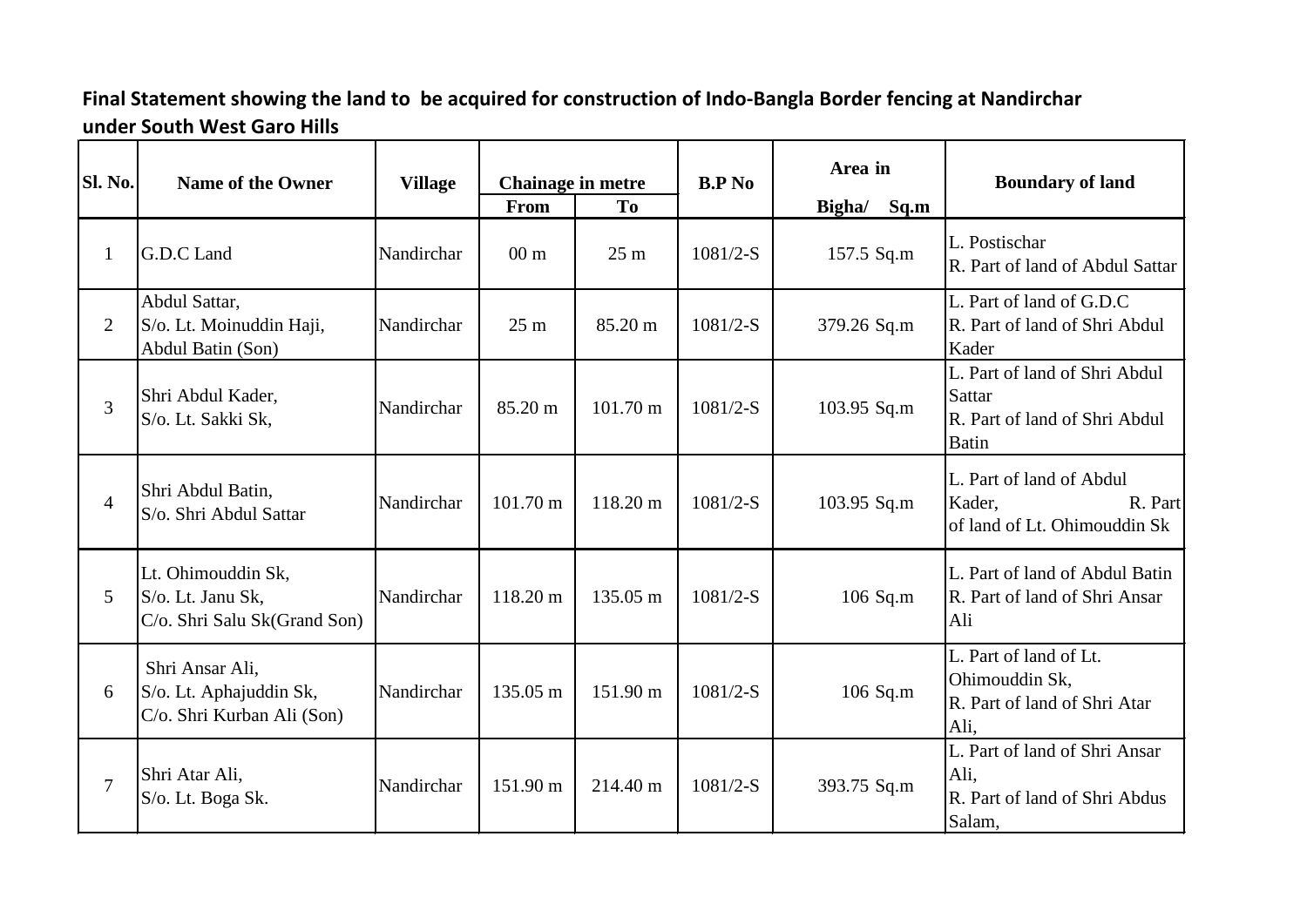| 8  | Shri Abdus Salam,<br>S/o. Lt. Soinuddin Sk<br>(Gaonburah)                                                                                                              | Nandirchar | 214.40 m | 254.40 m | $1081/2-S$ | 252 Sq.m   | L. Part of land of Shri Atar<br>Ali,<br>R.<br>Part of land of Lt. Absar Ali            |
|----|------------------------------------------------------------------------------------------------------------------------------------------------------------------------|------------|----------|----------|------------|------------|----------------------------------------------------------------------------------------|
| 9  | Lt. Absar Ali,<br>S/o. Lt. Jontish Sk,<br>C/o. Nunuba Bibi (Wife)                                                                                                      | Nandirchar | 254.40 m | 280.40 m | $1081/2-S$ | 163.8 Sq.m | L. Part of land of Shri Abdus<br>Salam,<br>R. Part of land of Shri Mojibor<br>Sk,      |
| 10 | Shri Mojibor Sk,<br>S/o. Lt. Boga Sk.                                                                                                                                  | Nandirchar | 280.40 m | 295.90 m | $1081/2-S$ | 97.65 Sq.m | L. Part of land of Lt. Absar<br>Ali.<br>R.<br>Part of land of Shri Md. Hajrat<br>Ali   |
| 11 | Shri Md. Hajrat Ali,<br>S/o.Lt. Ali Hussain,                                                                                                                           | Nandirchar | 295.90 m | 308.90 m | $1081/2-S$ | 81.9 Sq.m  | L. Part of land of Shri Mojibor<br>Sk.<br>R. Part of<br>land of Shri Samar Ali         |
| 12 | Shri Samar Ali,<br>S/o. Lt. Baijulla Sk                                                                                                                                | Nandirchar | 308.90 m | 321.90 m | $1081/2-S$ | 81.9 Sq.m  | L. Part of land of Shri Md.<br>Hajrat Ali,<br>R. Part of land of Smt. Resona<br>Khatun |
| 13 | Smt. Resona Khatun,<br>D/o. Lt. Lalchand Sk<br>(N <sub>0</sub> )<br>documents, can be considered<br>on production of document) if<br>not it shall go to GHADC,<br>Tura | Nandirchar | 321.90 m | 332.36 m | $1081/2-S$ | 65 Sq.m    | L. Part of land of Shri Samar<br>Ali,<br>R. Part of<br>land of Smt. Begoma bibi        |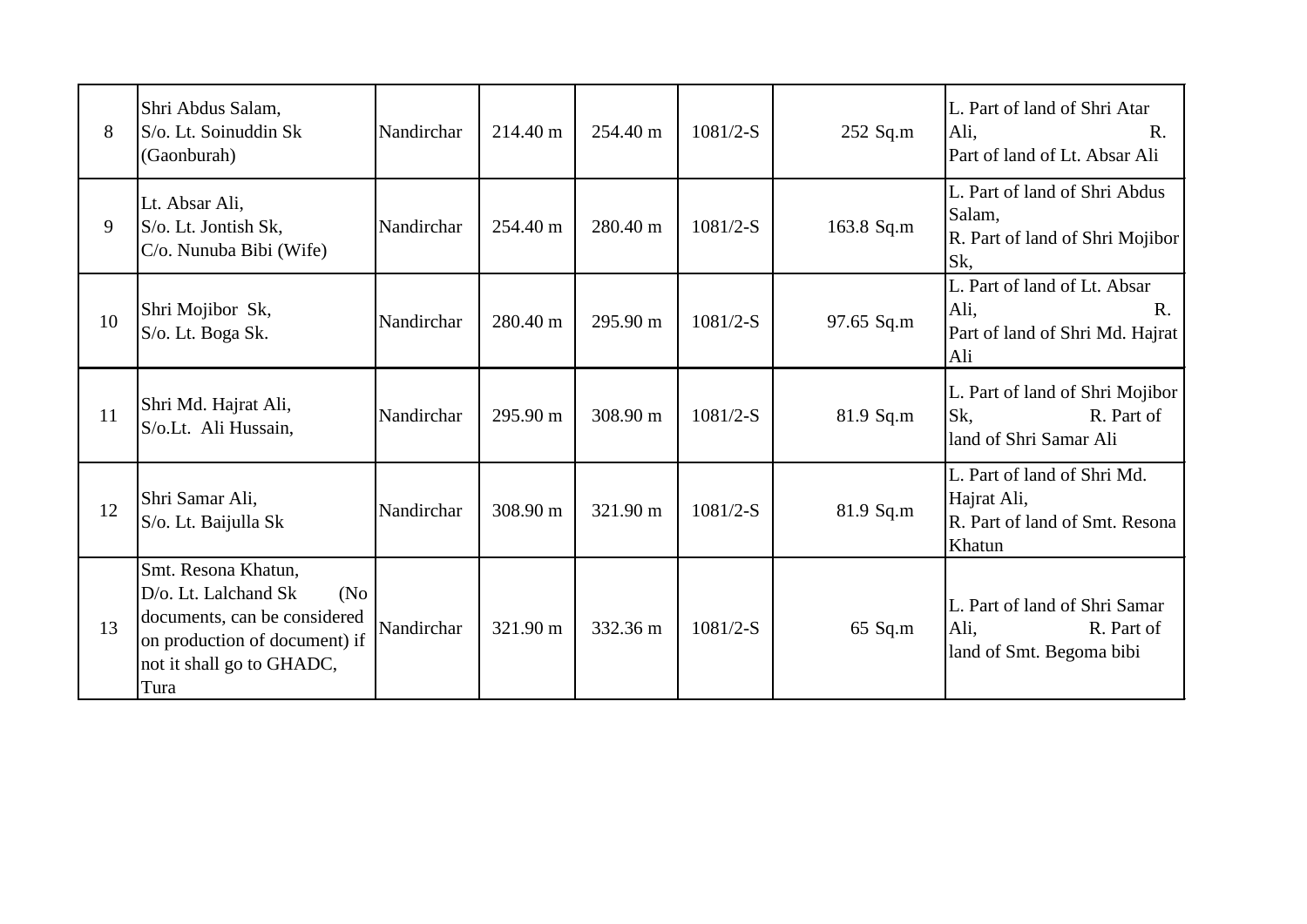| 14 | Smt. Begoma Bibi,<br>D/o. Lt. Lalchand Sk<br>(N <sub>0</sub> )<br>documents, can be considered<br>on production of document) if<br>not it shall go to GHADC,<br>Tura                      | Nandirchar | 332.36 m | 342.82 m | $1081/2-S$ | 65 Sq.m     | L. Part of land of Smt. Resona<br>Khatun,<br>R. Part of land of Smt Sajeda<br>Bibi        |
|----|-------------------------------------------------------------------------------------------------------------------------------------------------------------------------------------------|------------|----------|----------|------------|-------------|-------------------------------------------------------------------------------------------|
| 15 | Smt. Sajeda Bibi,<br>D/o. Lt. Lalchand Sk,<br>Lt. Sakimuddin<br>Grand daughter)<br>(No documents, can be<br>considered on production of<br>document) if not it shall go to<br>GHADC, Tura | Nandirchar | 342.82 m | 353.30 m | $1081/2-S$ | 65 Sq.m     | L. Part of land of Smt. Begona<br><b>Bibi</b><br>R. Part of land of Lt. Kalia Sk,         |
| 16 | Lt. Kalia Sk,<br>S/o. Lt. Hasmat Monsi,<br>$C$ /o. Phulu Sk (Son)<br>Dulu Miah (son)                                                                                                      | Nandirchar | 353.30 m | 371 m    | $1081/2-S$ | 111.51 Sq.m | L. Part of land of Smt. Sajeda<br>R. Part of<br><b>Bibi</b><br>land of Lt. Jaharuddin Sk, |
| 17 | Lt. Jaharuddin Sk,<br>S/o. Lt. Najanuddin Sk<br>C/o. Asia Khatun (Wife ) C/o.<br>Jahima Bepari, W/o. Momin<br>Bepari, D/o. Lt. Jaharuddin<br>Sk. and Asia Khatun                          | Nandirchar | 371 m    | 448 m    | $1081/2-S$ | 485.1 Sq.m  | L. Part of land of Lt. Kalia Sk,<br>R. Part of land of Shri Abdus<br>Sattar               |
| 18 | Shri Abdus Sattar,<br>S/o. Lt. Moinuddin<br>Abdul Batin (Son)                                                                                                                             | Nandirchar | 448 m    | 493.50 m | $1081/2-S$ | 286.65 Sq.m | L. Part of land of Lt.<br>Jaharuddin Sk,<br>R. Part of land of Lt.<br>Somaruddin Sk       |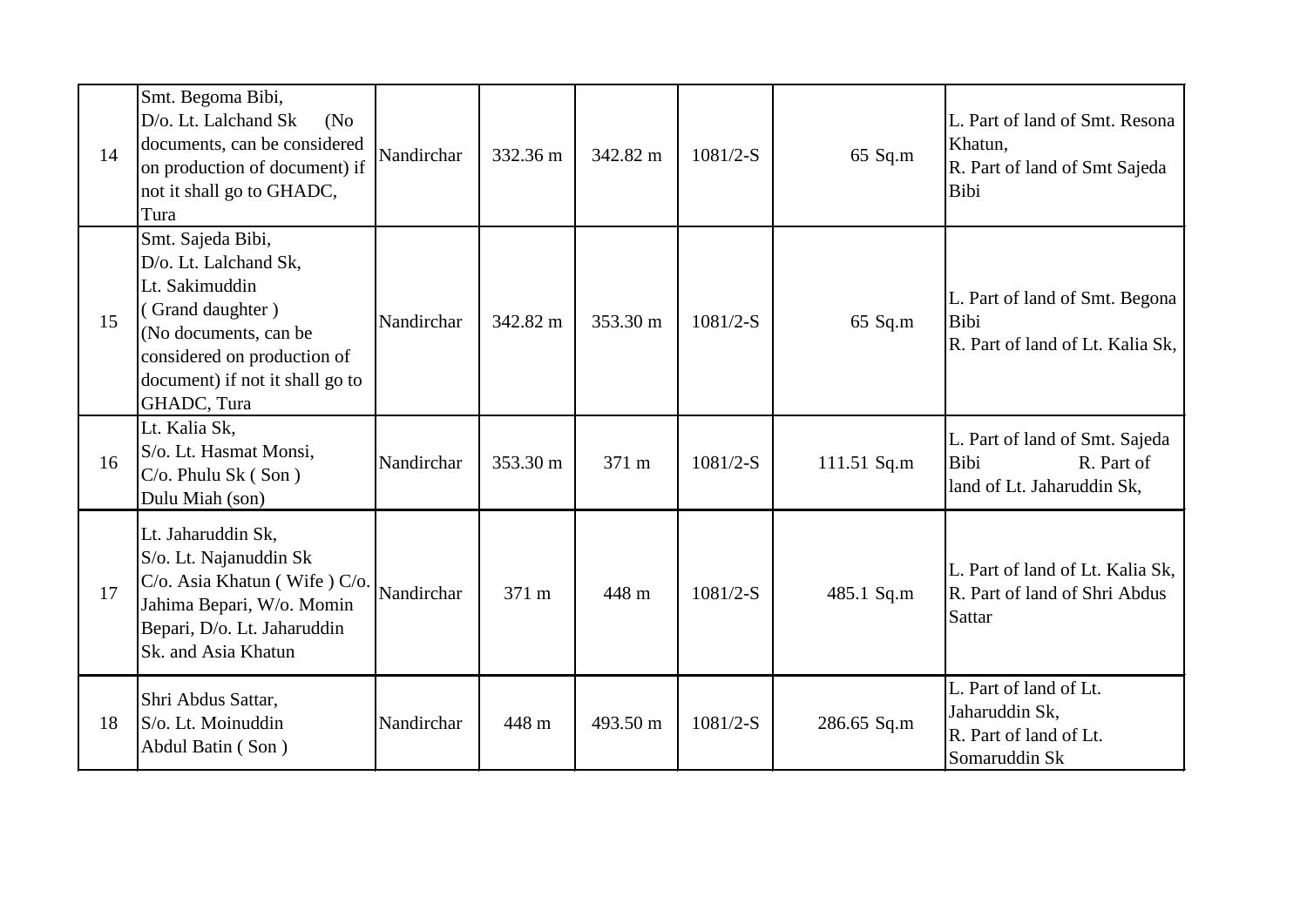| 19 | Lt. Somaruddin Sk,<br>S/o. Lt. Sobatulla Sk,<br>$C/O$ . Abdul Ali (Son)       | Nandirchar | 493.50 m | 542.90 m | $1081/2-S$ | 311.22 Sq.m | L. Part of land of Shri Abdus<br>Sattar,<br>R. Part of land of Lt.<br>Gulsamad Hussain |
|----|-------------------------------------------------------------------------------|------------|----------|----------|------------|-------------|----------------------------------------------------------------------------------------|
| 20 | Lt. Gulsamad Hussain,<br>S/o. Lt. Nasumuddin Sk,<br>C/o. Nur Zamal Sk (Son)   | Nandirchar | 542.90 m | 598.90 m | $1081/2-S$ | 352.8 Sq.m  | L. Part of land of Lt.<br>Somaruddin Sk<br>R. Part of land of Lt. Subhasini<br>Paul    |
| 21 | Lt. Subhasini Paul,<br>C/o. Sushama Paul (daughter)                           | Nandirchar | 598.90 m | 606.90 m | $1081/2-S$ | 50.4 Sq.m   | L. Part of land of Lt. Gulsamad<br>Hussain<br>R. Part of land of Smt.<br>Nonibala Paul |
| 22 | Smt. Nonibala Paul,<br>C/o. Bikash Paul (Son)                                 | Nandirchar | 606.90 m | 614.90 m | $1081/2-S$ | 50.4 Sq.m   | L. Part of land of Lt. Subhasini<br>Paul<br>R. Part of land of Lt.<br>Sahajamal Sk     |
| 23 | Lt. Sahajamal Sk,<br>S/o. Lt. Dinesh Sk,<br>C/o. Smt. Sobinesa Bewa<br>(Wife) | Nandirchar | 614.90 m | 639.40 m | $1081/2-S$ | 154.35 Sq.m | L. Part of land of Smt.<br>Nonibala Paul<br>R. Part of land of Lt. Subhasini<br>Paul   |
| 24 | Lt. Subhasini Paul,<br>C/o. Sushama Paul (daughter)                           | Nandirchar | 639.40 m | 648.20 m | $1081/2-S$ | 55.44 Sq.m  | L. Part of land of Lt.<br>Sahajamal Sk,<br>R. Part of land of Smt.<br>Nonibala Paul    |
| 25 | Smt. Nonibala Paul,<br>C/o. Bikash Paul (Son)                                 | Nandirchar | 648.20 m | 657 m    | $1081/2-S$ | 55.44 Sq.m  | L. Part of land of Lt. Subhasini<br>Paul<br>R. Part of land of Lt. Subhasini<br>Paul   |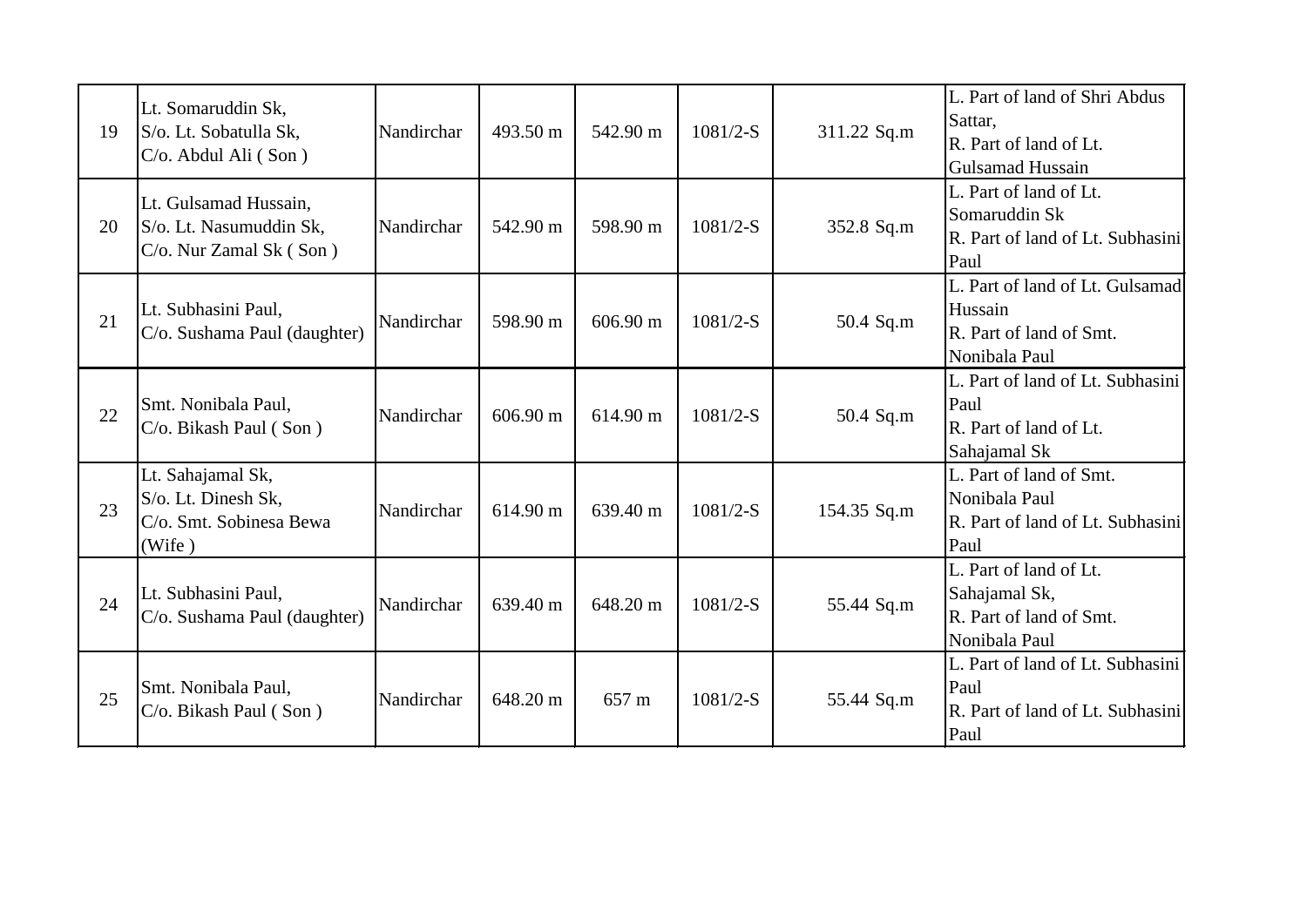| 26 | Lt. Subhasini Paul,<br>C/o.Sushama Paul (daughter)<br>(1) Smt. Nonibala Paul<br>C/o. Bikash Ch. Paul (Son)<br>(2) Lt. Sirish Ch. Paul<br>D/o. Lt. Perikanto Paul,<br>C/o. Sanjit Kumar Paul (Son) | Nandirchar | 657 m    | 678.40 m | $1081/2-S$ | 134.82 Sq.m | L. Part of land of Smt.<br>Nonibala Paul<br>R. Part of land of Lt. Sirish<br>Ch. Paul   |
|----|---------------------------------------------------------------------------------------------------------------------------------------------------------------------------------------------------|------------|----------|----------|------------|-------------|-----------------------------------------------------------------------------------------|
| 27 | Lt. Sirish Ch. Paul<br>D/o. Lt. Perikanto Paul<br>C/o. Sanjit Kumar Paul (Son)                                                                                                                    | Nandirchar | 678.40 m | 710 m    | $1081/2-S$ | 199.08 Sq.m | L. Part of land of Lt. Subhasini<br>Paul<br>R. Part of land of Shri Md.<br>Jarmuj Ali   |
| 28 | Shri Md. Jarmuj Ali,<br>S/o. Shri Md. Rustam Ali,<br>C/o. Israrul Miah (Son)                                                                                                                      | Nandirchar | 710 m    | 722.20 m | $1081/2-S$ | 76.86 Sq.m  | L. Part of land of Lt. Sirish Ch.<br>Paul<br>R. Part of land of Lt.<br>Hanifuddin Sk    |
| 29 | Lt. Hanifuddin Sk,<br>S/o. Lt. Dorosulla Sk,<br>C/o. Majur Miah (Grand son)<br>(1) Shri Jobed Ali Sk                                                                                              | Nandirchar | 722.20 m | 749.20 m | $1081/2-S$ | 170.1 Sq.m  | L. Part of land of Shri Md.<br>Jarmuj Ali<br>R. Part of land of Shri Mojibor<br>Rahman  |
| 30 | Shri Mojibor Rahman,<br>S/o. Lt. Hanifuddin Sk,<br>C/o. Majur Miah (Son)                                                                                                                          | Nandirchar | 749.20 m | 770.20 m | $1081/2-S$ | 132.3 Sq.m  | L. Part of land of Lt.<br>Hanifuddin Sk,<br>R. Part of land of Lt. Santi<br>Ranjan Paul |
| 31 | Lt. Santi Ranjan Paul,<br>S/o. Lt. Jamini Kanto Paul,<br>C/o. Shakti Ranjan Paul (Son                                                                                                             | Nandirchar | 770.20 m | 794.20 m | $1081/2-S$ | 151.2 Sq.m  | L. Part of land of Shri Mojibor<br>Rahman<br>R. Part of land of Lt. Samsam<br>Bibi      |
| 32 | Lt. Samsam Bibi,<br>D/o. Lt. Husen Sk,<br>$C/O$ . Ojob Ali (Son)                                                                                                                                  | Nandirchar | 794.20 m | 842.20 m | $1081/2-S$ | 302.4 Sq.m  | L. Part of land of Lt. Santi<br>Ranjan Paul<br>R. Part of land of Lt. Bagini<br>Khatun  |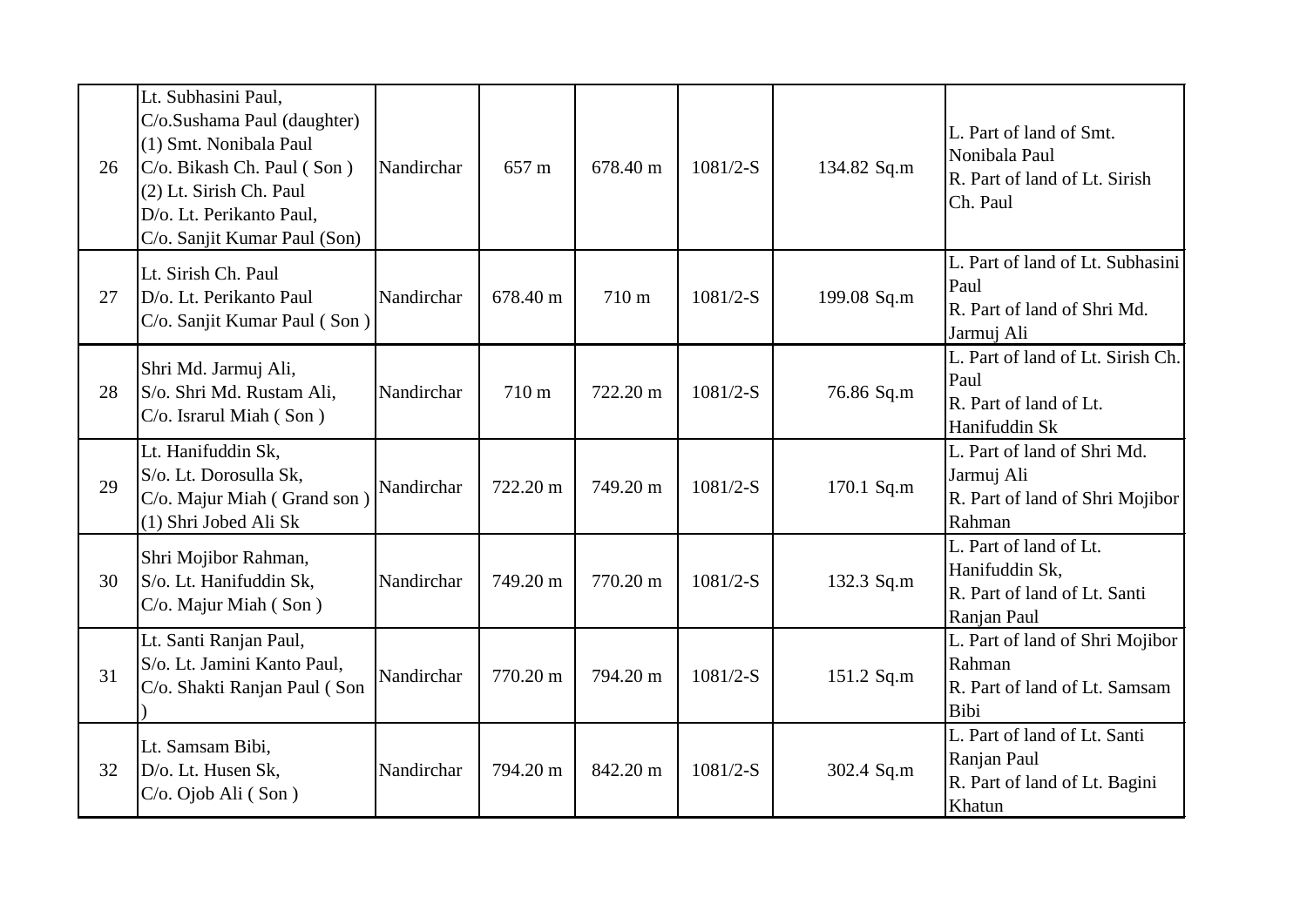| 33 | Lt. Bagini Khatun,<br>C/o. Nehal Miah (Grand Son)                                                                                                                 | Nandirchar | 842.20 m            | 878.60 m  | $1081/2-S$ | 229.32 Sq.m  | L. Part of land of Lt. Samsam<br><b>Bibi</b><br>R. Part of<br>land of Lt. Santi Ranjan Paul |
|----|-------------------------------------------------------------------------------------------------------------------------------------------------------------------|------------|---------------------|-----------|------------|--------------|---------------------------------------------------------------------------------------------|
| 34 | Lt. Santi Ranjan Paul,<br>S/o. Lt. Jamini Kanto Paul,<br>C/o.Shakti Ranjan Paul (Son)<br>(1) Lt. Majiuddin Munshi,<br>S/o. Lt. Toni Sk,<br>C/o. Abdul Momin (Son) | Nandirchar | 878.60 m            | 1044.10 m | $1081/2-S$ | 1042.65 Sq.m | L. Part of land of Lt. Bagini<br>Khatun<br>R. Part of land of Lt. Omol Ali                  |
| 35 | Lt. Omol Ali,<br>S/o. Lt. Kacher Ali,<br>C/o. Eyakub Ali (Son)                                                                                                    | Nandirchar | $1044.10 \text{ m}$ | 1086.30 m | $1081/2-S$ | 265.86 Sq.m  | L. Part of land of Lt. Santi<br>Ranjan Paul<br>R. Part of land of Lt. Chandra<br>Mohan Saha |
| 36 | Lt. Chandra Mohan Saha,<br>S/o. Lt. Digendranath Saha,<br>C/o. Sankar Saha (Son)<br>Narayan Ch. Saha (son)<br>Shambhu Saha (son)                                  | Nandirchar | 1086.30 m           | 1254.60 m | $1081/2-S$ | 1060.29 Sq.m | L. Part of land of Lt. Omol Ali<br>R. Part of land of Lt. Bidyapati<br>Das                  |
| 37 | Lt. Bidyapati Das,<br>S/o. Lt. Birendra Ch. Das,<br>C/o. Nayan Das (Son)<br>Jayanta Das (son)<br>Darshini Das (daughter-in-<br>law)                               | Nandirchar | 1254.60 m           | 1331.60 m | $1081/2-S$ | 485.1 Sq.m   | L. Part of land of Lt. Chandra<br>Mohan Saha,<br>R. Part of land of Shri Sanjit<br>Kr. Paul |
| 38 | Shri Sanjit Kr. Paul,<br>S/o. Lt. Suresh Ch. Paul                                                                                                                 | Nandirchar | 1331.60 m           | 1516.60 m | $1081/2-S$ | 1165.5 Sq.m  | L. Part of land of Lt. Bidyapati<br>Das<br>R. Part of land of Shri Abdul<br>Batin           |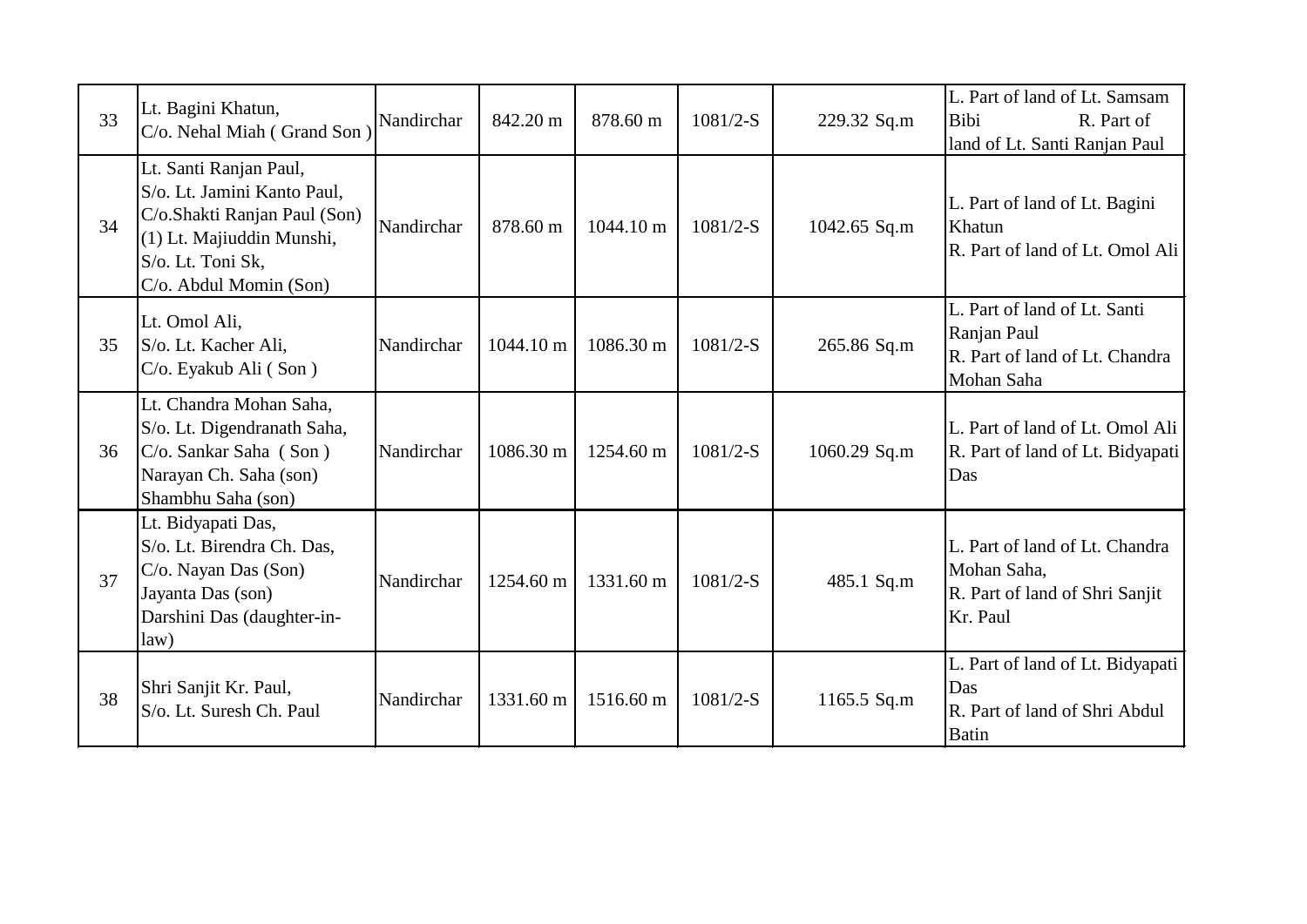| 39 | Shri Abdul Batin,<br>S/o. Shri Abdul Sattar,<br>Sohid Miah (Nephew) | Nandirchar | 1516.60 m | 1584.10 m | $1081/2-S$            | 425.25 Sq.m | L. Part of land of Shri Sanjit<br>Kr. Paul<br>R. Part of land of Smt. V. Hara<br>Das            |
|----|---------------------------------------------------------------------|------------|-----------|-----------|-----------------------|-------------|-------------------------------------------------------------------------------------------------|
| 40 | Smt. Uttara Das,<br>D/o. Lt. Mahanta Kr. Das,<br>W/o. Nogendra Das  | Nandirchar | 1584.10 m | 1597.60 m | $1081/2-S$            | 85.05 Sq.m  | L. Part of land of Shri Abdul<br>R. Part of<br><b>Batin</b><br>land of Smt. Komala Nesa<br>Bibi |
| 41 | Smt. Komala Nesa Bibi,<br>D/o. Lt. Joimuddin Sk,<br>W/o. Soinaddin  | Nandirchar | 1597.60 m | 1622.60 m | $1081/2-S$            | 157.5 Sq.m  | L. Part of land of Smt. Uttara<br>R. Part of<br>Das<br>land of Komala Nesa Bibi,                |
| 43 | Smt. Komala Nesa Bibi,<br>D/o. Lt. Joimuddin Sk,<br>W/o. Soinaddin  | Nandirchar | 1622.60 m | 1676.93 m | $1081/2-S$<br>1972 AP | 766.05 Sq.m | L. Part of land of Smt. Komola<br>Nesa<br>R. Part of land of Salu Miah                          |
| 44 | Shri. Salu Miah, S/o. Samedali<br><b>Sk</b>                         | Nandirchar | 1676.93 m | 1747.43 m | $1081/2-S$            | 1001.1 Sq.m | L- Part of land of Kamala Nesa<br>Bibi<br>R - Part of land of Tukan Das                         |
| 45 | Shri. Tukon Das, S/o. Lt.<br>Amrita lal Das                         | Nandirchar | 1747.43 m | 1770.71 m | $1081/2-S$            | 330.57 Sq.m | L- Part of land of Salu Miah<br>R - Part of land of Abdul<br><b>Batin</b>                       |
| 46 | Shri. Abdul Batin, S/o. Lt.<br><b>Abdus Satter</b>                  | Nandirchar | 1770.71 m | 1786.23 m | $1081/2-S$            | 220.38 Sq.m | L- Part of land of Tukon Das<br>R - Part of land of Nihar<br>Ranjan Paul                        |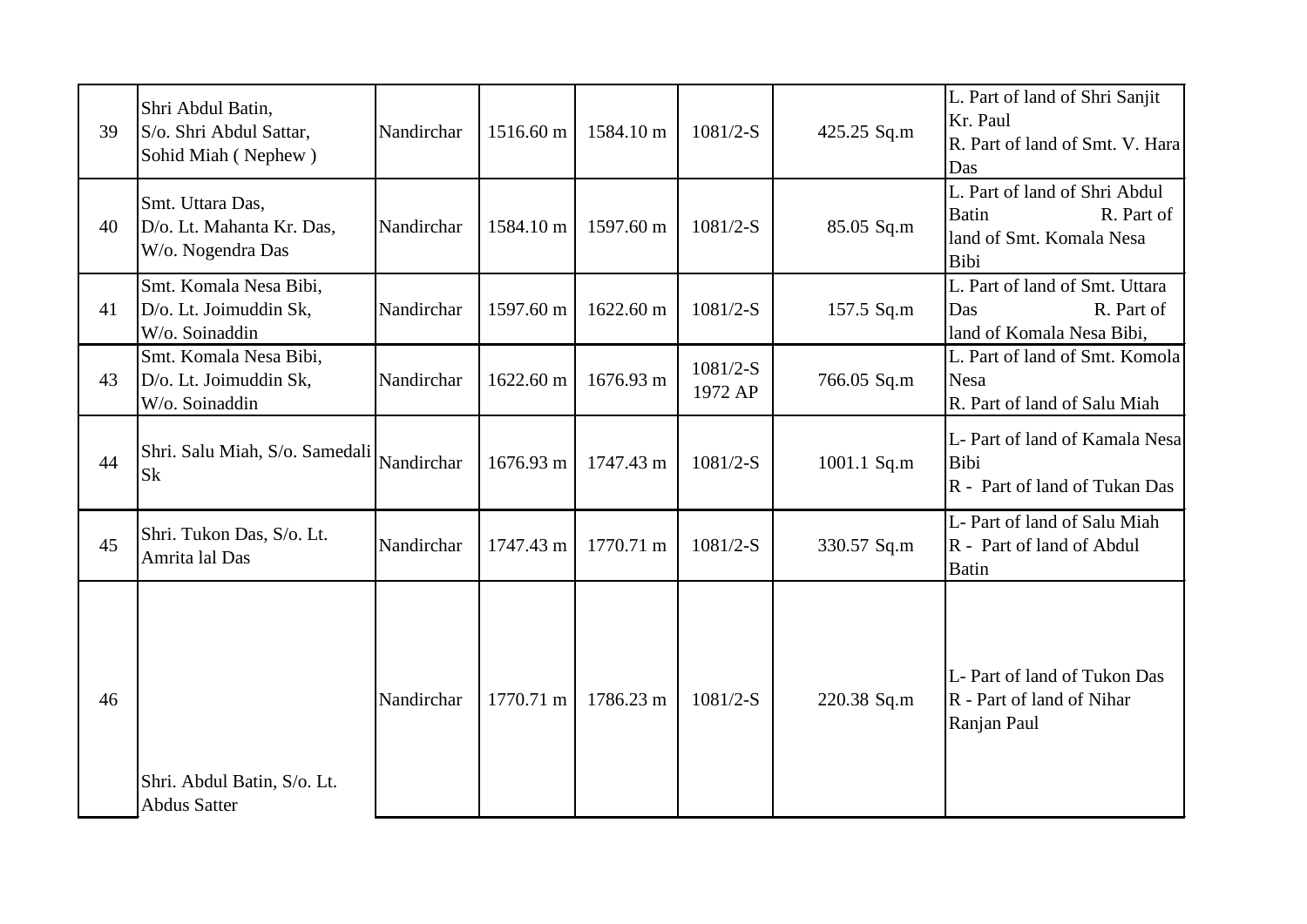| 47 | Shri. Nihar Ranjan Paul, S/o.<br>Lt. Shanti ranjan Paul       | Nandirchar | 1786.23 m    | 1840.53 m | $1081/2-S$ | 771.06 Sq.m   | L- Part of land of Abdul Batin<br>R- Part of land of Kali Bari<br>Committee       |
|----|---------------------------------------------------------------|------------|--------------|-----------|------------|---------------|-----------------------------------------------------------------------------------|
| 48 | Kali Bari Committee, Paulpara Nandirchar                      |            | 1840.53 m    | 1863.03 m | $1081/2-S$ | 319.5 Sq.m    | L- Part of land of Nihar<br>Ranjan Paul<br>R- Part of land of Abdul Ali           |
| 49 | Shri. Abdul Ali, S/o. Lt.<br>Samar Sk                         | Nandirchar | 1863.03 m    | 1900.33 m | $1081/2-S$ | 529.66 Sq.m   | L- Part of land of Kali Bari<br>Committee<br>R - Part of land of Md. Badsa<br>Ali |
| 50 | Shri. Md. Badsa Ali, S/o. Lt.<br>Shri. Samar Uddin Sk.        | Nandirchar | 1900.33 m    | 1947.33 m | $1081/3-S$ | 667.4 Sq.m    | L- Part of land of Abdul Ali<br>R- Part of land of Lt. Somar<br><b>Sk</b>         |
| 51 | Lt. Somar Sk,<br>S/o. Lt. Soba Sk,<br>$C/O$ . Abdul Ali (Son) | Nandirchar | 1947.33 m    | 1950.93 m | $1081/3-S$ | 22.68 Sq.m    | L. Part of land of Md. Badsa<br>Ali<br>R. Beluwarchar                             |
|    |                                                               |            | <b>Total</b> | 1950.93 m |            | 14847.65 Sq.m |                                                                                   |

Deputy Commissioner South West Garo Hills, Ampati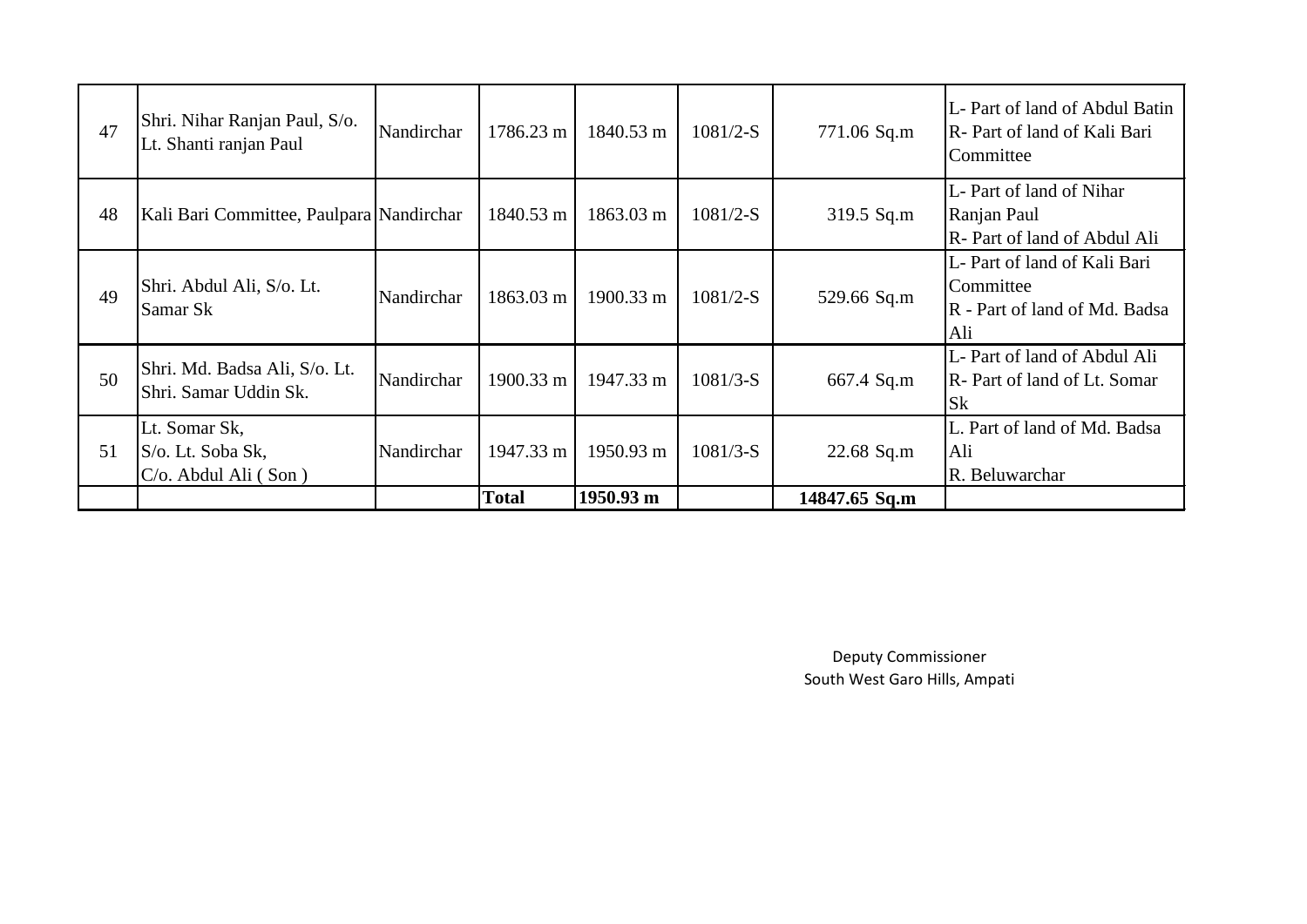## **Final Statement showing the land to be acquired for construction of Indo-Bangladesh Border Fencing at Beluwarchar under South West Garo Hills.**

| Sl. No.        | <b>Name of Land Owner</b>                                                                                                                                                                  | <b>Village</b> |                   | <b>Chainage in Metre</b> |            | Area in         | <b>Boundary of Land</b>                                                      |
|----------------|--------------------------------------------------------------------------------------------------------------------------------------------------------------------------------------------|----------------|-------------------|--------------------------|------------|-----------------|------------------------------------------------------------------------------|
|                |                                                                                                                                                                                            |                | From              | To                       |            | Bigha /<br>Sq.m |                                                                              |
|                | Lt. Ajanuddin Sk,<br>S/o. Lt. Dole Sk,<br>$(1)$ Shri Khalil Sk (Grand<br>son)<br>(2) Shri Mujamil Sk (Son)<br>$(3)$ Shri Abdul Azid $(Son)$<br>(4) Shri Abdul Haque<br>(5) Shri Majid Miah | Beluwarchar    | 00 <sub>m</sub>   | $36.60 \text{ m}$        | $1081/3-S$ | 230.58 sq.m     | L. Nandirchar<br>R. Part of land of Shri Shalu Miah                          |
| $\overline{2}$ | Shri Salu Miah<br>S/o. Lt. Samadali Sk.                                                                                                                                                    | Beluwarchar    | $36.60 \text{ m}$ | 54.60 m                  | $1081/3-S$ | 113.4 sq.m      | L. Part of land of Lt. Ajanuddin Sk,<br>R. Part of land of Lt. Bonijulla Sk, |
| $\overline{3}$ | Lt. Bonijulla Sk,<br>S/o. Lt. Batasu Sk,<br>C/o. Md. Mazzu Miah (                                                                                                                          | Beluwarchar    | 54.60 m           | $105.80 \text{ m}$       | $1081/3-S$ | 322.56 sq.m     | L. Part of land of Shri Shalu Miah,<br>R. Part of land of Lt. Ajinuddin Sk   |
| $\overline{4}$ | Lt. Ajinuddin Sk,<br>S/o. Lt. Doli Sk,<br>Abdul Azid (Son)<br>Lt. Lal Miah,<br>S/o. Lt. Bonijulla Sk,<br>Md. Muzzu Miah (Son)                                                              | Beluwarchar    | 105.80 m          | 139.30 m                 | $1081/3-S$ | 211.05 sq.m     | L. Part of land of Lt. Bonijulla Sk<br>R. Part of land of Lt. Ajinuddin Sk   |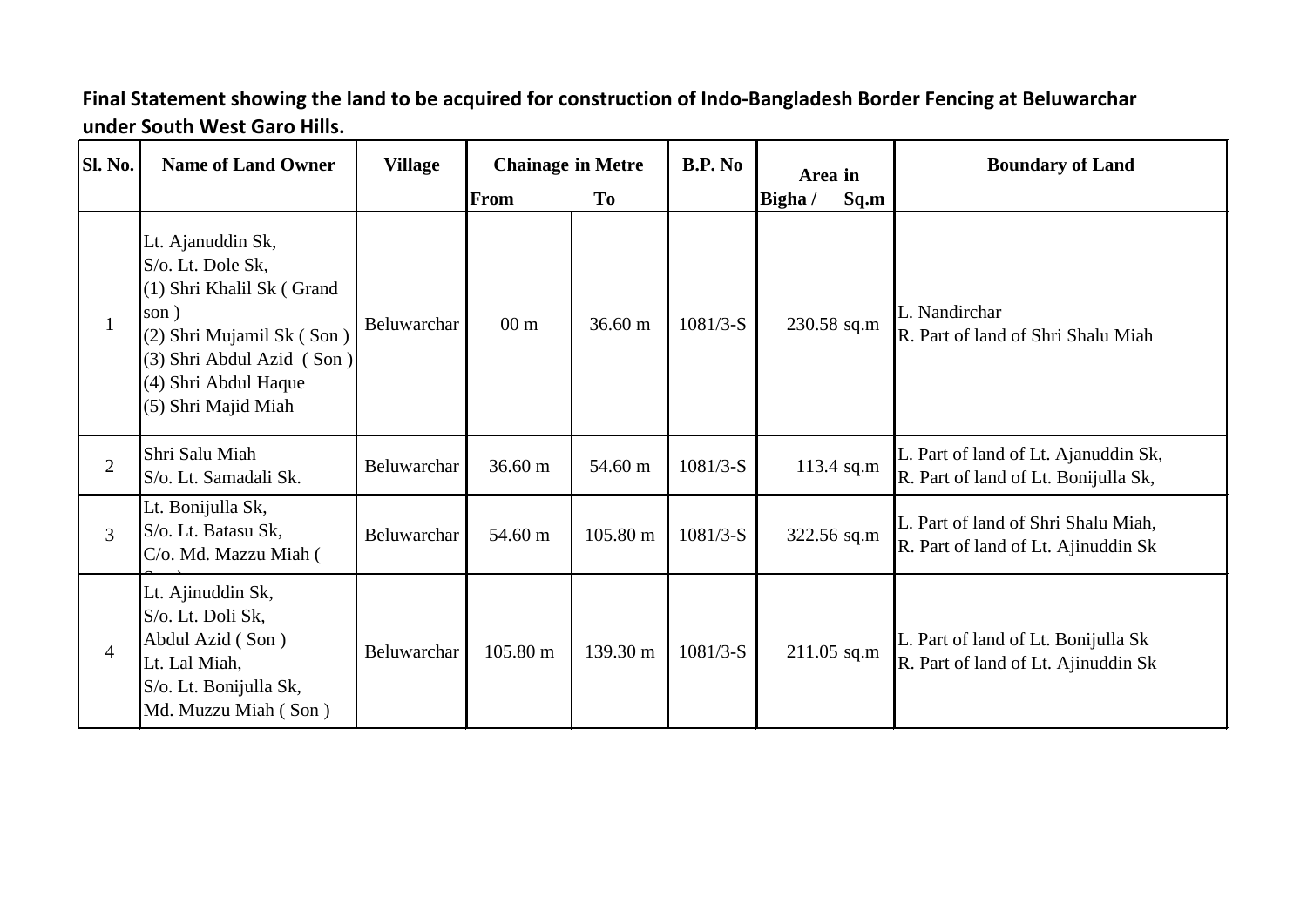| 5      | Lt. Ajinuddin Sk,<br>S/o. Lt. Dole Sk,<br>(1) Abdul Azid (Son)<br>(2) Mujjamet Sk<br>(3) Smt. Khudeja Bewa<br>daughter in law)<br>(4) Majid Miah (Son)<br>(5) Akhlima Khatun<br>daughter) | Beluwarchar | 139.30 m           | 171.50 m           | $1081/3-S$ | 202.86 sq.m | L. Part of land of Lt. Ajinuddin Sk<br>R. Part of land of Shri Rahaman Ali      |
|--------|-------------------------------------------------------------------------------------------------------------------------------------------------------------------------------------------|-------------|--------------------|--------------------|------------|-------------|---------------------------------------------------------------------------------|
| 6      | Shri Rahaman Ali,<br>S/o. Lt. Deanat Sk,<br>Shri Nurzamal Sk,<br>S/o. Lt. Deanat Sk                                                                                                       | Beluwarchar | 171.50 m           | $205.10 \text{ m}$ | $1081/3-S$ | 211.68 sq.m | L. Part of land of Lt. Ajinuddin Sk<br>R. Part of land of Shri Dhirendra Paul   |
| $\tau$ | Shri Dhirendra Paul,<br>S/o. Lt. Biren Pal,<br>(1) Sunil Paul<br>(2) Anil Paul<br>(3) Suraj Paul                                                                                          | Beluwarchar | $205.10 \text{ m}$ | 230.10 m           | $1081/3-S$ | 157.5 sq.m  | L. Part of land of Shri Rahaman Ali<br>R. Part of land of Lt. Harphul Bewa      |
| 8      | Lt. Harphul Bewa,<br>W/o. Lt. Zanur Sk,<br>C/o. Shri Ziarul Haque<br>Grand son)                                                                                                           | Beluwarchar | 230.10 m           | 262.10 m           | $1081/3-S$ | 201.6 sq.m  | L. Part of land of Shri Dhirendra Paul<br>R. Part of land of Smt. Hameda Khatun |
| 9      | Smt. Hameda Khatun,<br>D/o. Lt. Azanuddin,<br>W/o. Shri Benaruddin Sk                                                                                                                     | Beluwarchar | $262.10 \text{ m}$ | 300.90 m           | $1081/3-S$ | 244.44 sq.m | L. Part of land of Lt. Harphul Bewa<br>R. Part of land of Shri Anaruddin Sk,    |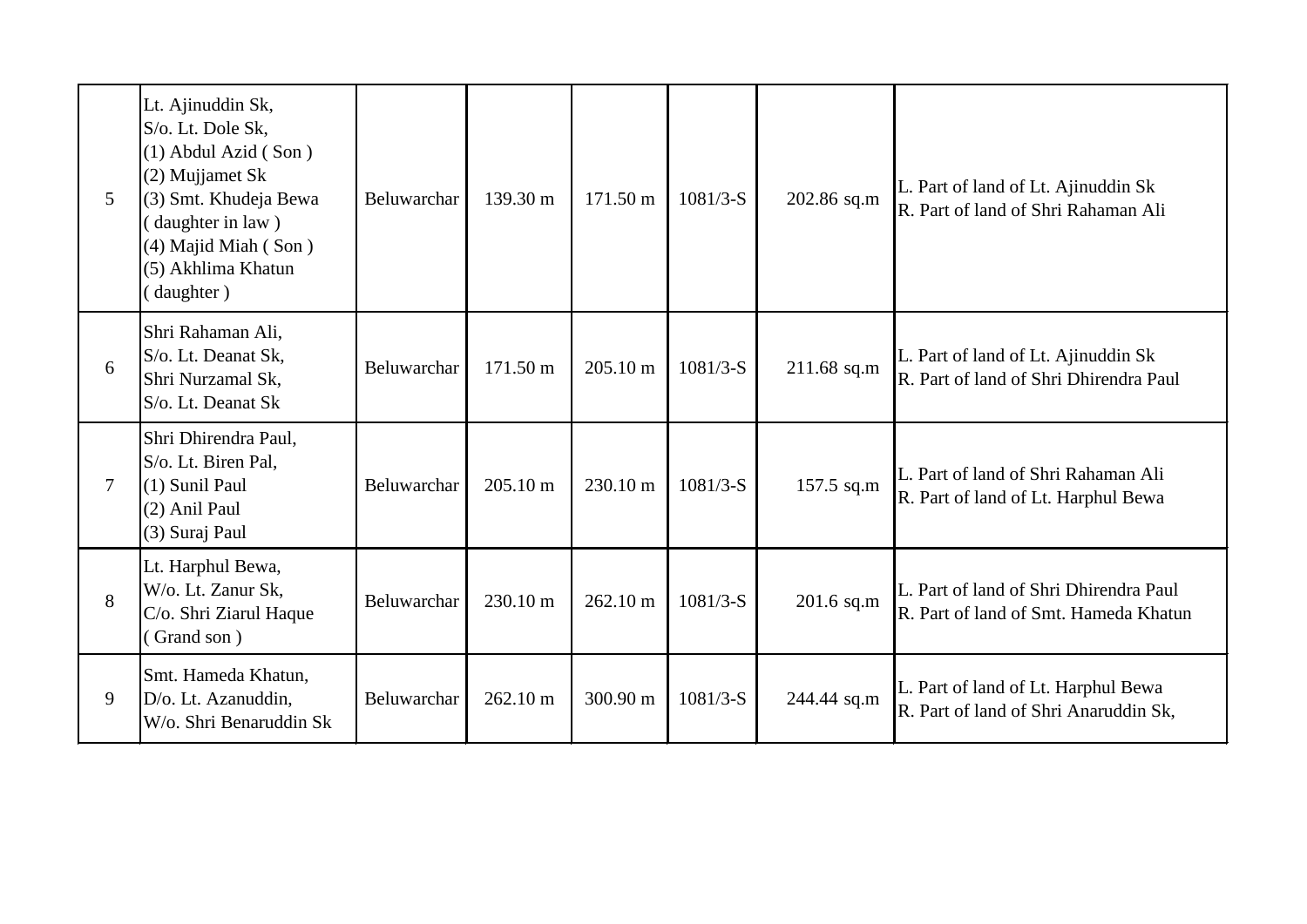| 10 | (1) Shri Anaruddin Sk,<br>S/o. Lt. Josimuddin Sk,<br>(2) Shri Abed Sk,<br>(3) Smt. Jhoriphul Bibi,<br>(4) Smt. Ajo Bibi<br>(5) Smt. Phuleda Bibi<br>(6) Begum Kaji                                                                                   | Beluwarchar | 300.90 m | 420.90 m | $1081/3-S$ | 756 sq.m    | L. Part of land of Shri Hameda Khatun<br>R. Part of land of Lt. Oshimuddin Sk, |
|----|------------------------------------------------------------------------------------------------------------------------------------------------------------------------------------------------------------------------------------------------------|-------------|----------|----------|------------|-------------|--------------------------------------------------------------------------------|
| 11 | Lt. Oshimuddin Sk,<br>S/o. Lt. Jamiruddin,<br>C/o. Md. Sona Miah<br>Grand Son)                                                                                                                                                                       | Beluwarchar | 420.90 m | 509.40 m | $1081/3-S$ | 557.55 sq.m | L. Part of land of Shri Anaruddin Sk,<br>R. Part of land of Lt. Oshimuddin Sk, |
| 12 | Lt. Osimuddin Sk,<br>S/o. Lt. Jamiruddin Sk,<br>(1) Md. Sona Miah<br>(Grand Son)<br>(2) Smt. Saleh Khatun<br>(daughter)<br>(3) Smt. Maleka Bewa<br>daughter)<br>(4) Smt. Holdiful Bibi<br>(daughter)<br>{compensation to be<br>equally paid to all}. | Beluwarchar | 509.40 m | 597.90 m | $1081/3-S$ | 557.55 sq.m | L. Part of land of Lt. Oshimuddin Sk,<br>R. Part of land of Shri Anaruddin Sk, |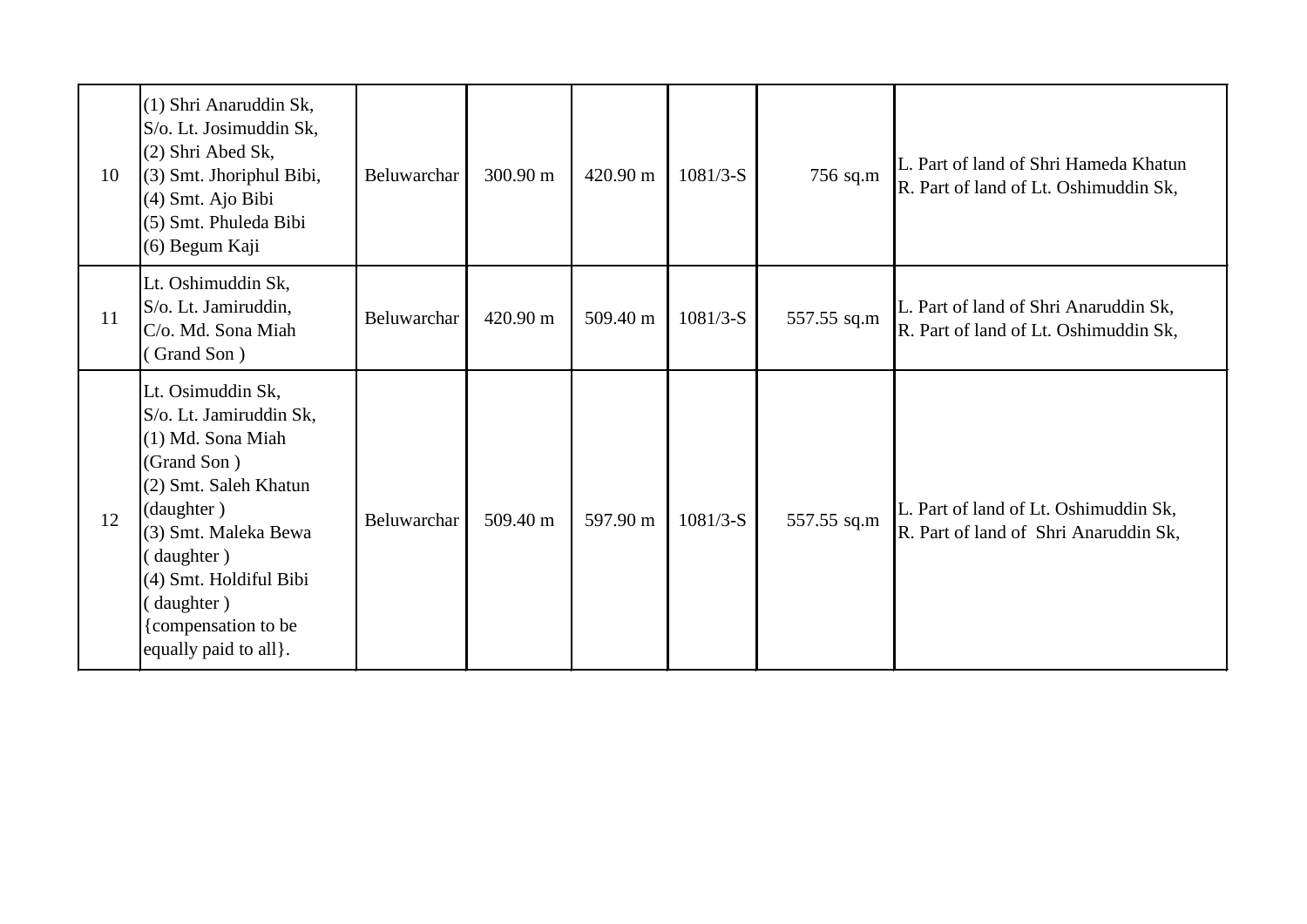| 13 | (1) Shri Anaruddin Sk,<br>S/o. Lt. Josimuddin Sk,<br>(2) Shri Benaruddin Sk,<br>(3) Smt. Jhoriphul Bibi,<br>(4) Smt. Ajo Bibi,<br>(5) Smt. Phuleda Bibi,<br>(6) Smt. Begum Kaji,<br>(7) Smt. Museda Bewa,<br>(8) Shri Chandmol Sk,<br>(9) Shri Abed Sk, | Beluwarchar | 597.90 m | 671.90 m | $1081/3-S$ | 466.2 sq.m  | L. Part of land of Lt. Oshimuddin Sk,<br>R. Part of land of Lt. Haseruddin Bepari, |
|----|---------------------------------------------------------------------------------------------------------------------------------------------------------------------------------------------------------------------------------------------------------|-------------|----------|----------|------------|-------------|------------------------------------------------------------------------------------|
| 14 | Lt. Haseruddin Bepari,<br>S/o. Lt. Asuruddin Bepari,<br>C/o. Md. Hafizul Rahman<br>(Grand Son)<br>Smt. Sonaton Bewa                                                                                                                                     | Beluwarchar | 671.90 m | 737.20 m | $1081/3-S$ | 411.39 sq.m | L. Part of land of Shri Anaruddin Sk,<br>R. Part of land of Lt. Hanifuddin Sk,     |
| 15 | Lt. Hanifuddin Sk,<br>S/o. Lt. Dorodulla Sk,<br>C/o. Shri Rustam Ali (Son<br>Shri<br>Jobed Ali Sk<br>S/o. Lt. Dorodulla Sk                                                                                                                              | Beluwarchar | 737.20 m | 764.20 m | $1081/3-S$ | 170.1 sq.m  | L. Part of land of Lt. Haseruddin Bepari,<br>R. Part of land of Lt. Akbar Ali      |
| 16 | Lt. Akbar Ali,<br>S/o. Lt. Samsul Haque<br>C/o. Shri Anwar Hussain<br>Grand Son)                                                                                                                                                                        | Beluwarchar | 764.20 m | 825.20 m | $1081/3-S$ | 384.3 sq.m  | L. Part of land of Lt. Hanifuddin Sk,<br>R. Part of land of Lt. Oshimuddin Sk      |
| 17 | Lt. Oshimuddin Sk,<br>S/o. Lt. Zamiruddin Sk,<br>C/o. Md. Sona Miah<br>Grand Son)                                                                                                                                                                       | Beluwarchar | 825.20 m | 851.20 m | $1081/3-S$ | 163.8 sq.m  | L. Part of land of Lt. Akbar Ali<br>R. Part of land of Lt. Amela Khatun            |